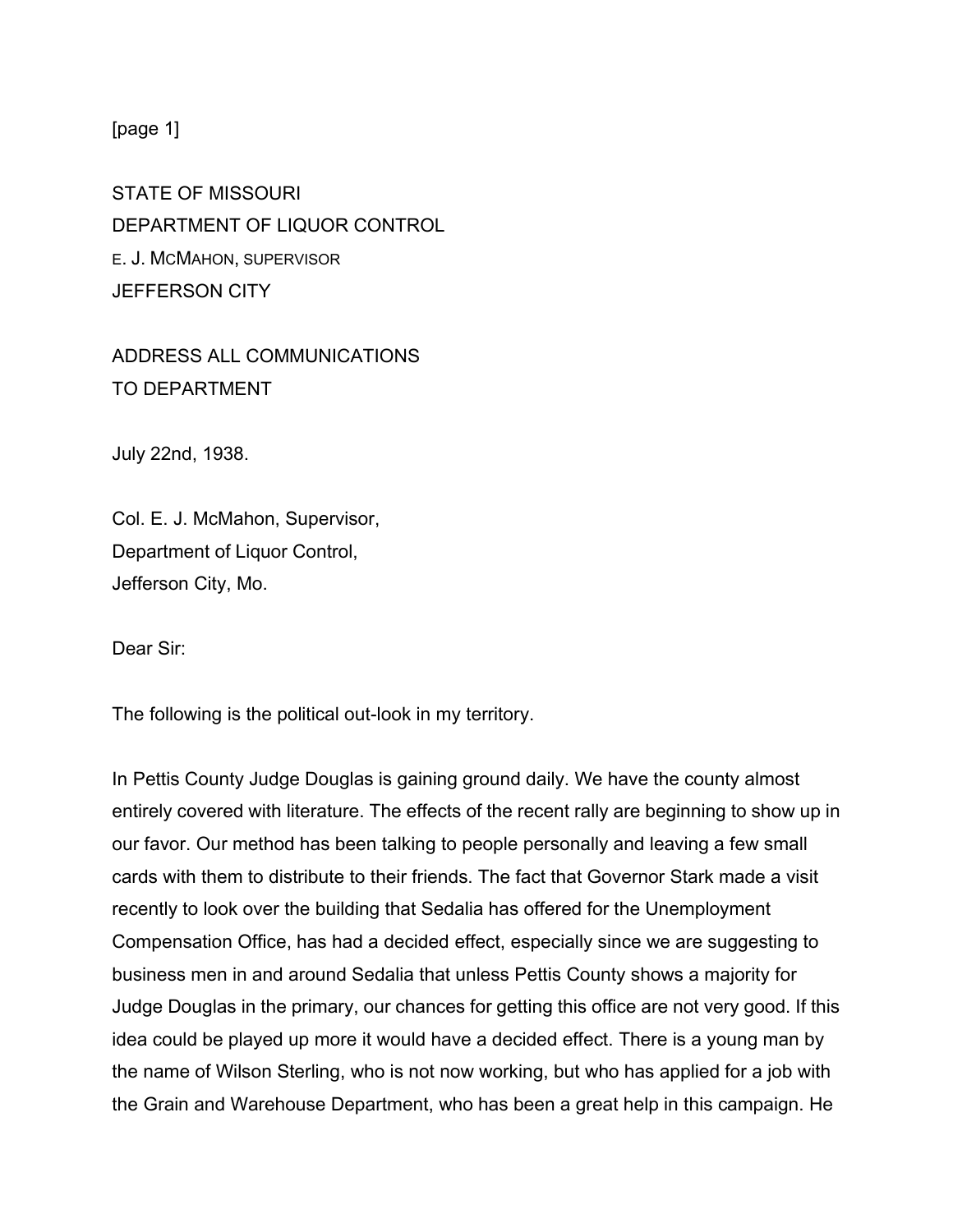has distributed a great deal of literature, and around his community, which is the northeast part of Pettis County, he has a lot of friends and has done a lot of good for Judge Douglas.

Our prospects in Morgan County are a slight edge over Billings. In the southern part of the county, which is the lake country, we have a lot of opposition. Most of these cottages are owned by Kansas City people. The natives who take care of the cottages respect these property owners and are influenced by them. We will lose this part of the county. In Stover we will get a majority providing we have a way of getting the votes out. The people living out in the brush will not come to the polls unless they are taken. Mr. Bowers, who is in the liquor and produce business says he can get these votes out but that it will cost about \$15.00 for the trucks. In Versailles we will do well to get an even break. I have been working with Miss Gladys Hagan, a school-teacher, who is well acquainted and well respected in the town. We interviewed about

## [page 2]

twenty-five people, mostly young people, in Versailles, giving each some small cards and an automobile sticker. Their reaction seemed favorable and their idea about the town was favorable. Miss Hagan is doing some very good work for us in Versailles, She has just recently taken an examination for a position under the Enemployment Compensation. In Barnett, which is the eastern part of Morgan County, we will get quite a large majority. Mr. Kirk Hatler, the depot agent and automobile dealer, is quite influential and is working for us.

In Benton County we can be assured of a majority. Our best friends and workers in this county are the Republicans. This is a Republican County but very anti-Pendergast. The Chairman of the Republican Central Committee is making an issue of speaking to his Democratic friends in behalf of Judge Douglas. Benton County is thoroughly covered with literature. There are Douglas cards in the windows of every business house in Warsaw. E. R. Scott, an attorney, is doing a great deal of work for us.